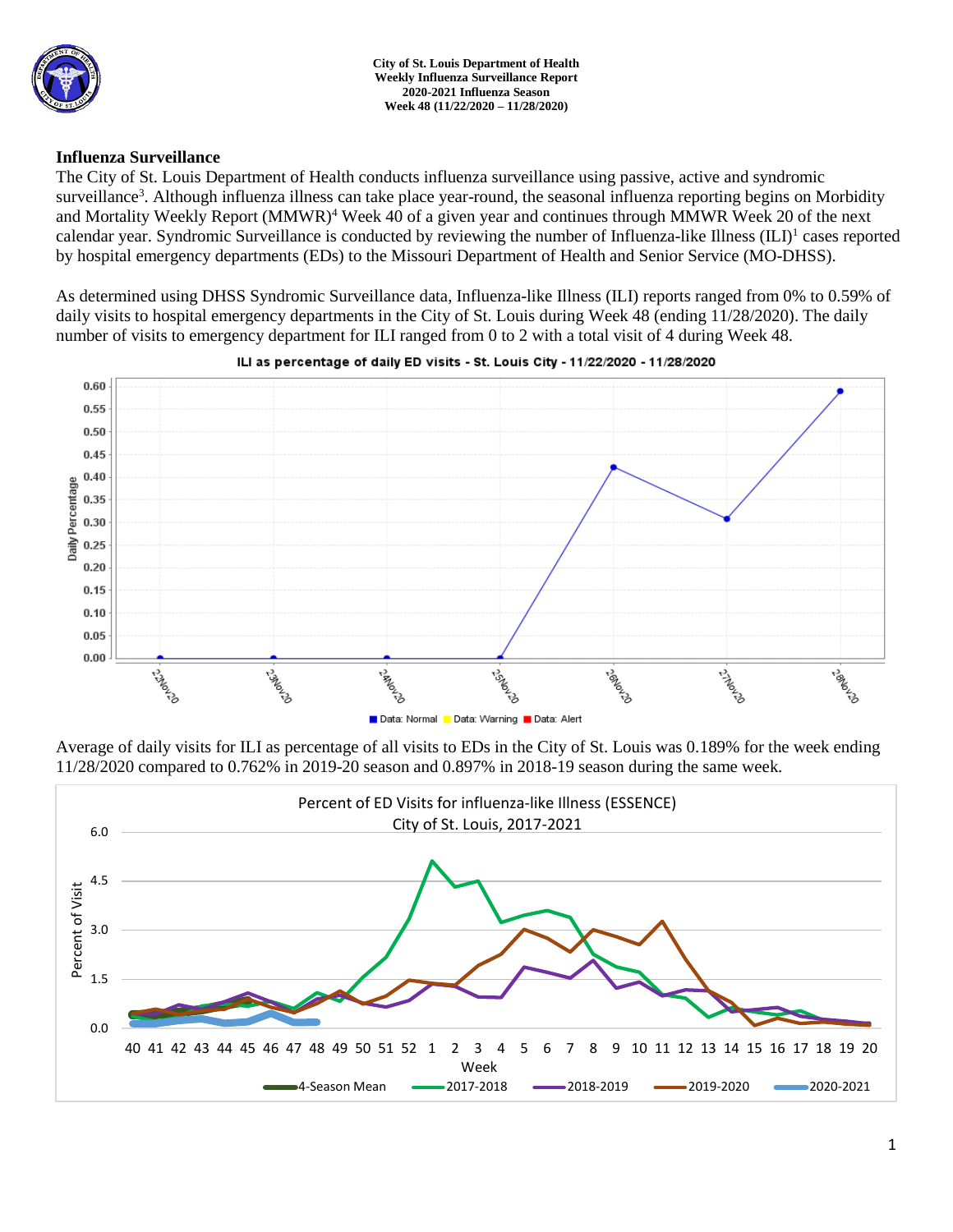Passive Surveillance is conducted through reporting of confirmed influenza cases<sup>2</sup> from various surveillance sites like hospitals, offices of healthcare providers, and laboratories. As of the current influenza season, for the week ending 11/28/2020, there have been 3 cases of Influenza A and 4 cases of Influenza B with a total of 7 influenza cases from the city of St. Louis. Influenza A accounted for 43% and B accounted for 57% each of total influenza cases. The data of the latest weeks is provisional and is subject to change in the following weeks.

# **Table 1: Number of Laboratory Positive Influenza Cases by Influenza Type**

| Influenza Type              | Week 45<br>$(11/1/2020 -$<br>11/7/2020 | Week 46<br>$(11/8/2020 -$<br>11/14/2020) | Week 47<br>$(11/15/2020 -$<br>11/21/2020) | Week 48<br>$(11/22/2020 -$<br>11/28/2020) | 2020-2021*<br>Season-to-Date | Percentage |
|-----------------------------|----------------------------------------|------------------------------------------|-------------------------------------------|-------------------------------------------|------------------------------|------------|
| Influenza A                 |                                        |                                          | 0                                         |                                           |                              | 43%        |
| Influenza B                 |                                        |                                          | 0                                         |                                           |                              | 57%        |
| Influenza unknown / Untyped | 0                                      |                                          | 0                                         |                                           |                              | 0%         |
| <b>Total</b>                |                                        |                                          | 0                                         |                                           |                              | 100%       |

# **Table 2: Number of Laboratory Confirmed Influenza Cases by Age Group**

| <b>Age Group</b> | Week 45<br>$(11/1/2020 -$<br>11/7/2020 | Week 46<br>$(11/8/2020 -$<br>11/14/2020) | Week 47<br>$(11/15/2020 -$<br>11/21/2020) | Week 48<br>$(11/22/2020 -$<br>11/28/2020) | 2020-2021*<br>Season-to-Date | Percentage |
|------------------|----------------------------------------|------------------------------------------|-------------------------------------------|-------------------------------------------|------------------------------|------------|
| 0 to 4 years     | 0                                      | 0                                        | 0                                         | 0                                         | 0                            | 0%         |
| 5 to 14 years    | 0                                      | 0                                        | 0                                         | 0                                         |                              | 14%        |
| 15 to 24 years   | 0                                      | 0                                        | 0                                         | 0                                         |                              | 14%        |
| 25 to 49 years   |                                        |                                          | 0                                         | 0                                         |                              | 43%        |
| 50 to 64 years   | 0                                      | 0                                        | 0                                         | 0                                         |                              | 14%        |
| 65+ years        |                                        | U                                        | 0                                         | O                                         |                              | 14%        |
| <b>Total</b>     |                                        |                                          | O                                         | O                                         |                              | 100%       |

### **Table 3: Number of Laboratory Confirmed Influenza Cases by Age Group and Type** For Cases Reported between 09/27/2020 and 11/28/2020

| <b>Age Group</b> | <b>Type A</b> |      | <b>Type B</b> |      | <b>Unknown Type</b> |   | <b>Total</b> |      |
|------------------|---------------|------|---------------|------|---------------------|---|--------------|------|
|                  | n             | %    | n             | %    | n                   | % | n            | %    |
| 0 to 4 years     |               | 0.0  |               | 0.0  |                     |   |              | 0.0  |
| 5 to 14 years    |               | 33.3 |               | 0.0  |                     |   |              | 14.3 |
| 15 to 24 years   |               | 0.0  |               | 25.0 |                     |   |              | 14.3 |
| 25 to 49 years   |               | 0.0  | 3             | 75.0 |                     |   |              | 42.9 |
| 50 to 64 years   |               | 33.3 |               | 0.0  |                     |   |              | 14.3 |
| 65+ years        |               | 33.3 |               | 0.0  |                     |   |              | 14.3 |
| Total            |               |      |               |      |                     |   |              |      |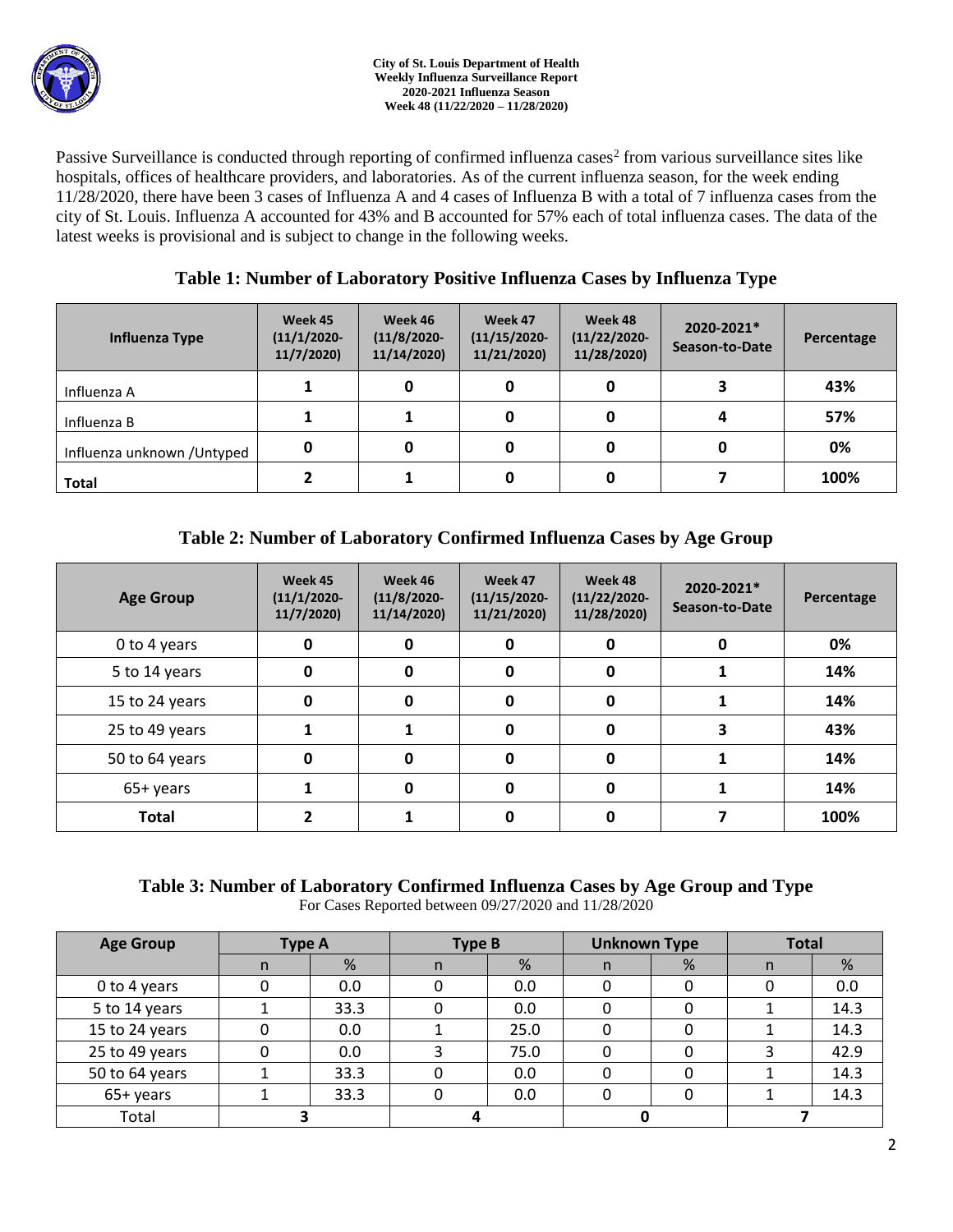

| <b>Previous</b><br><b>Seasons</b> | 2016-2017 | 2017-2018 | 2018-2019 | 2019-2020 | 2020-2021 | 4-Season<br><b>Mean</b> | 4-Season<br><b>Median</b> |
|-----------------------------------|-----------|-----------|-----------|-----------|-----------|-------------------------|---------------------------|
| Week 44                           |           |           |           |           |           |                         |                           |
| Week 45                           |           |           |           |           |           |                         |                           |
| Week 47                           |           |           |           |           |           |                         |                           |
| Week 48                           | q         | 19        |           | 14        |           | 13                      |                           |

## **Table 4: Total Number of Laboratory Confirmed Influenza Cases Through Previous 4 Seasons**



## **City of St. Louis Influenza Outbreaks:**

During the week ending 11/28/2020, there have been no outbreaks of influenza reported to the City of St. Louis Department of Health.